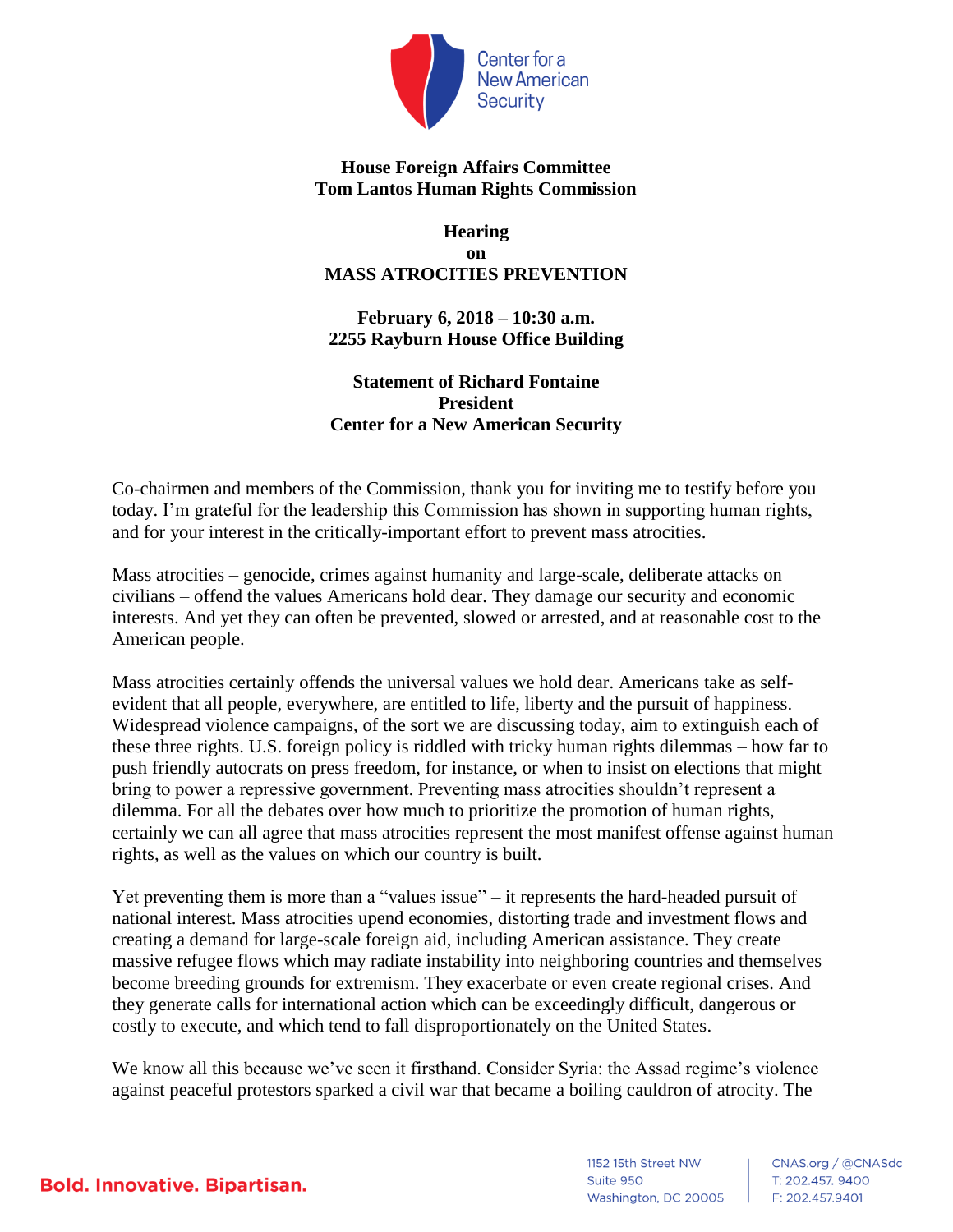horrors in Syria helped destabilize neighboring Iraq, created conditions under which the Islamic State established the largest terrorist sanctuary in history, produced millions of refugees that put pressure on Jordan, Lebanon, Turkey and the European Union, and resulted in a major Russian military intervention. As a result, the United States led a costly, multi-year, multinational military campaign to oust ISIS, and the killings in Syria continue.

The effects of such atrocities can last generations. Just this week, the *New York Times* reported on the effects of the Nazi-imposed blockade of food supplies to the Netherlands in September 1944. By the time the Allies liberated the Netherlands nine months later, more than 20,000 Dutch had died of starvation. But many survived, including women pregnant at the time. Those who were in utero during the famine felt its malign effects throughout their lives, and scientists found a ten percent increase in their mortality rate, compared with their peers, some 68 years later.

I suspect that much of the skepticism about America's role in preventing mass atrocities, or about promoting human rights in general, stems from a sense that we are simply not very good at achieving our aims in this area, and certainly not at acceptable cost to the American people. If the price is another Iraq, an Afghanistan or a Libya, there will be few takers. Yet the cost is often far more modest, and the success rate far higher. U.S. prevention efforts likely avoided mass atrocities in Kenya and Burundi, for example, while military intervention helped reverse ethnic cleansing in Kosovo.

The reality is that there exists an array of tools available to U.S. policymakers that can make – and have made – a positive difference, and at relatively low cost. I was a member of the Experts Committee on Preventing Mass Violence, and our 2016 report offered a series of specific steps through which the United States can work to prevent, slow and arrest mass atrocities. These tools will not work every time, everywhere, to prevent the worst from unfolding. But we can succeed in some places, some of the time. And sometimes is far better than never.

The Trump administration has the potential to be a prime mover in this regard. It has kept in place the Obama-era executive order on preventing mass atrocities, and the Atrocities Prevention Board continues to meet regularly. The Secretary of State has denounced ethnic cleansing in Myanmar and the President launched punitive strikes on Syria after its use of chemical weapons against civilians.

Given the scale of atrocities today in places like Syria, Yemen, South Sudan and Myanmar, however, the need for further action is pressing. Violence against the Rohingya represents an early test case for the Trump administration, and one that should elicit targeted sanctions on those responsible as well as pressure on Naypyidaw to allow the peaceful return of refugees now in Bangladesh. These and other steps would demonstrate that the administration will not stand by as mass atrocities take place. The world – including would-be abusive actors – will be watching Washington's response.

Congress has historically been at the forefront of human rights promotion – pushing in the 1970s for what became the Assistant Secretary for Democracy, Human Rights and Labor; overriding a presidential veto to impose sanctions on apartheid South Africa in the 1980s; supporting, on a bipartisan basis, the Bosnian intervention of the mid-1990s; establishing the State Department's

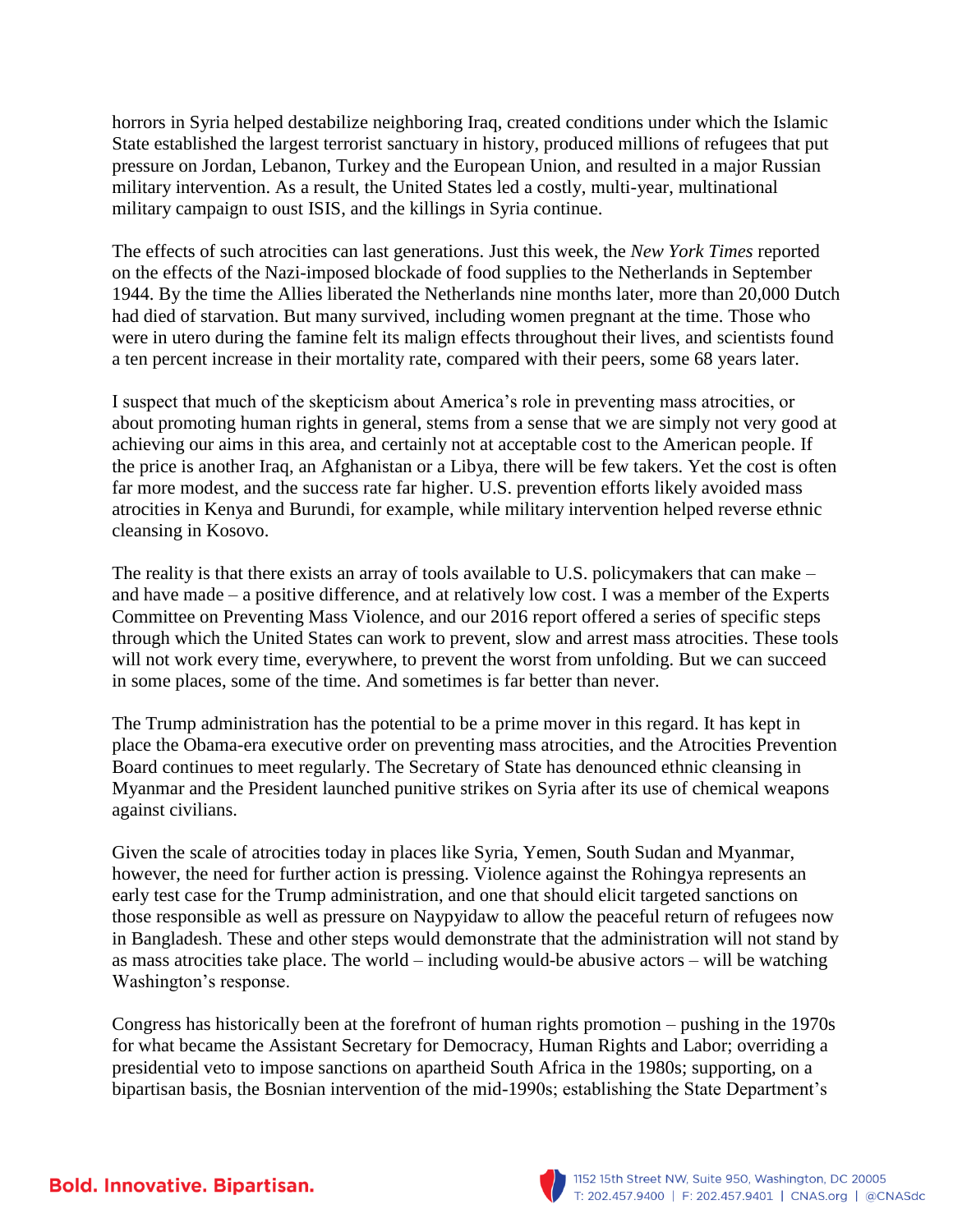trafficking in persons office in 2000; passing the Magnitsky and Global Magnisky Acts more recently, and much more. Such leadership is needed now, and on this issue.

Members of Congress can raise awareness of what's happening, push the administration to take action, and appropriate funds necessary to execute. They can help to disabuse Americans of the notion that violence between Sunnis and Shia, Hutus and Tutsis, Sinhalese and Tamils or any other groups represent some ineradicable scourge we must simply accept. Mass atrocities unfold under direction and leadership. They require communications and weapons and people. They are employed most often to attain a defined political end. And they can be prevented and stopped.

Having worked on Capitol Hill, on the National Security Council staff and at the State Department, I am highly aware of the tradeoffs inherent in any human rights agenda. Yet even in these divided times, surely as Americans we can be united in opposition to the widespread destruction of our fellow humans, and our resolve to act against it. Thank you to the Commission for exploring how best to do so.